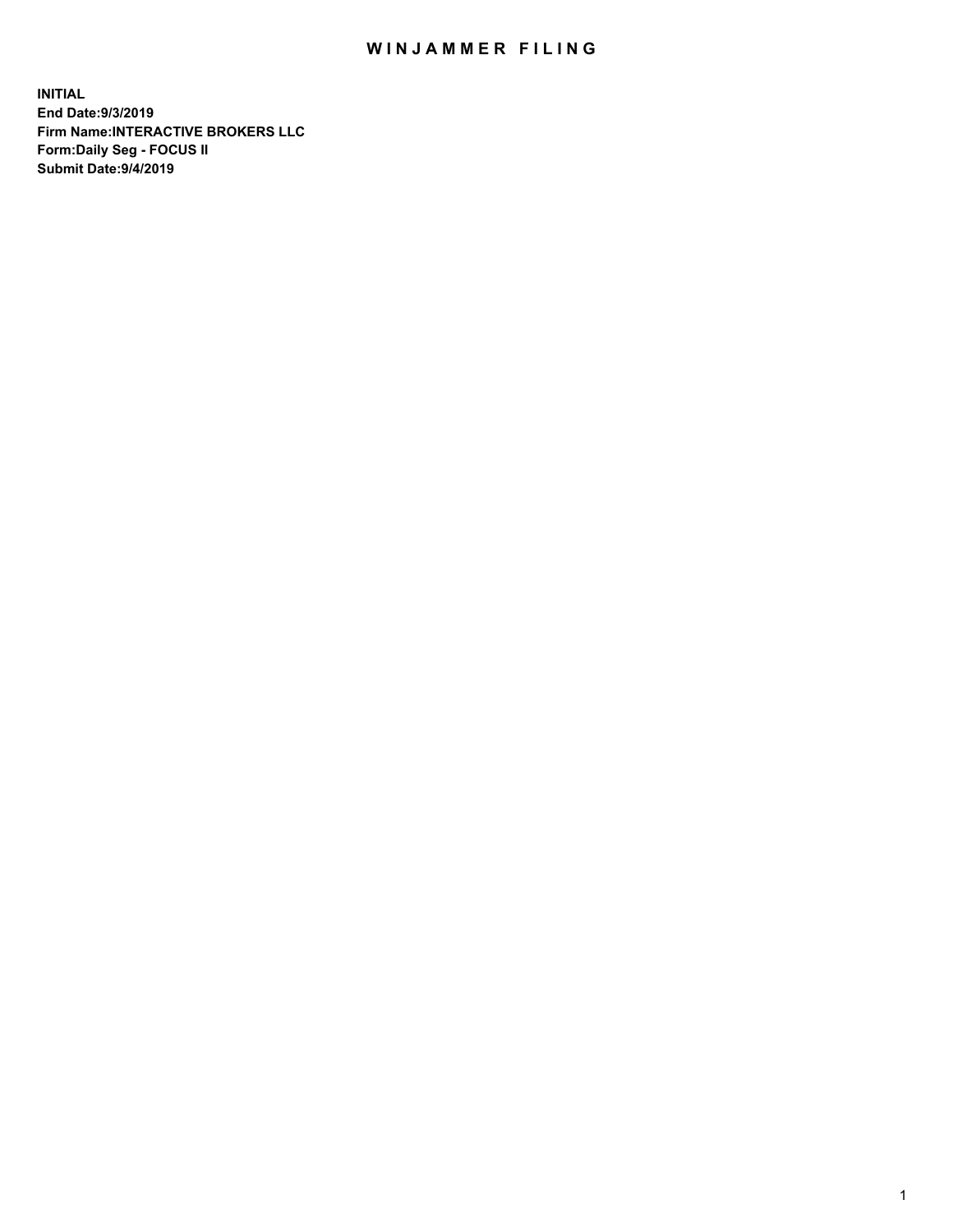**INITIAL End Date:9/3/2019 Firm Name:INTERACTIVE BROKERS LLC Form:Daily Seg - FOCUS II Submit Date:9/4/2019 Daily Segregation - Cover Page**

| Name of Company                                                                                                                                                                                                                                                                                                                | <b>INTERACTIVE BROKERS LLC</b>                                                      |
|--------------------------------------------------------------------------------------------------------------------------------------------------------------------------------------------------------------------------------------------------------------------------------------------------------------------------------|-------------------------------------------------------------------------------------|
| <b>Contact Name</b>                                                                                                                                                                                                                                                                                                            | James Menicucci                                                                     |
| <b>Contact Phone Number</b>                                                                                                                                                                                                                                                                                                    | 203-618-8085                                                                        |
| <b>Contact Email Address</b>                                                                                                                                                                                                                                                                                                   | jmenicucci@interactivebrokers.c<br>om                                               |
| FCM's Customer Segregated Funds Residual Interest Target (choose one):<br>a. Minimum dollar amount: ; or<br>b. Minimum percentage of customer segregated funds required:% ; or<br>c. Dollar amount range between: and; or<br>d. Percentage range of customer segregated funds required between:% and%.                         | $\overline{\mathbf{0}}$<br>$\overline{\mathbf{0}}$<br>155,000,000 245,000,000<br>00 |
| FCM's Customer Secured Amount Funds Residual Interest Target (choose one):<br>a. Minimum dollar amount: ; or<br>b. Minimum percentage of customer secured funds required:% ; or<br>c. Dollar amount range between: and; or<br>d. Percentage range of customer secured funds required between:% and%.                           | $\overline{\mathbf{0}}$<br>$\pmb{0}$<br>80,000,000 120,000,000<br>00                |
| FCM's Cleared Swaps Customer Collateral Residual Interest Target (choose one):<br>a. Minimum dollar amount: ; or<br>b. Minimum percentage of cleared swaps customer collateral required:% ; or<br>c. Dollar amount range between: and; or<br>d. Percentage range of cleared swaps customer collateral required between:% and%. | $\overline{\mathbf{0}}$<br>$\underline{\mathbf{0}}$<br>0 <sub>0</sub><br>00         |

Attach supporting documents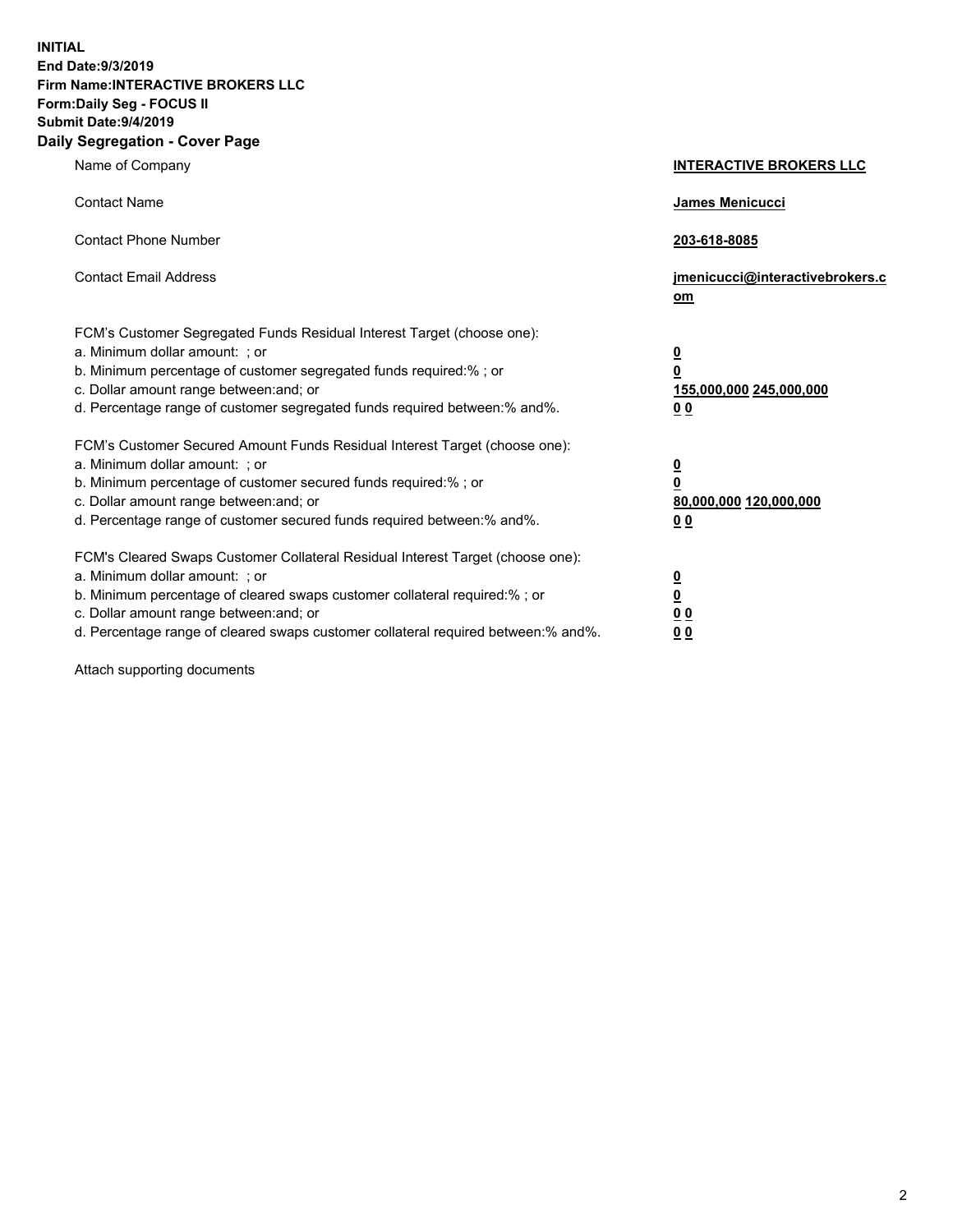## **INITIAL End Date:9/3/2019 Firm Name:INTERACTIVE BROKERS LLC Form:Daily Seg - FOCUS II Submit Date:9/4/2019 Daily Segregation - Secured Amounts**

|     | 2011, Ocgi ogation - Oceaned Anioanita                                                                     |                                  |
|-----|------------------------------------------------------------------------------------------------------------|----------------------------------|
|     | Foreign Futures and Foreign Options Secured Amounts                                                        |                                  |
|     | Amount required to be set aside pursuant to law, rule or regulation of a foreign                           | $0$ [7305]                       |
|     | government or a rule of a self-regulatory organization authorized thereunder                               |                                  |
| 1.  | Net ledger balance - Foreign Futures and Foreign Option Trading - All Customers                            |                                  |
|     | A. Cash                                                                                                    | 487,762,589 [7315]               |
|     | B. Securities (at market)                                                                                  | $0$ [7317]                       |
| 2.  | Net unrealized profit (loss) in open futures contracts traded on a foreign board of trade                  | 16,421,385 [7325]                |
| 3.  | Exchange traded options                                                                                    |                                  |
|     | a. Market value of open option contracts purchased on a foreign board of trade                             | <b>43,266</b> [7335]             |
|     | b. Market value of open contracts granted (sold) on a foreign board of trade                               | -32,438 [7337]                   |
| 4.  | Net equity (deficit) (add lines 1. 2. and 3.)                                                              | 504,194,802 [7345]               |
| 5.  | Account liquidating to a deficit and account with a debit balances - gross amount                          | 19,968 [7351]                    |
|     | Less: amount offset by customer owned securities                                                           | 0 [7352] 19,968 [7354]           |
| 6.  | Amount required to be set aside as the secured amount - Net Liquidating Equity                             | 504,214,770 [7355]               |
|     | Method (add lines 4 and 5)                                                                                 |                                  |
| 7.  | Greater of amount required to be set aside pursuant to foreign jurisdiction (above) or line<br>6.          | 504,214,770 [7360]               |
|     | FUNDS DEPOSITED IN SEPARATE REGULATION 30.7 ACCOUNTS                                                       |                                  |
| 1.  | Cash in banks                                                                                              |                                  |
|     | A. Banks located in the United States                                                                      | 88,756,794 [7500]                |
|     | B. Other banks qualified under Regulation 30.7                                                             | 0 [7520] 88,756,794 [7530]       |
| 2.  | Securities                                                                                                 |                                  |
|     | A. In safekeeping with banks located in the United States                                                  | 462,324,375 [7540]               |
|     | B. In safekeeping with other banks qualified under Regulation 30.7                                         | 0 [7560] 462,324,375 [7570]      |
| 3.  | Equities with registered futures commission merchants                                                      |                                  |
|     | A. Cash                                                                                                    | $0$ [7580]                       |
|     | <b>B.</b> Securities                                                                                       | $0$ [7590]                       |
|     | C. Unrealized gain (loss) on open futures contracts                                                        | $0$ [7600]                       |
|     | D. Value of long option contracts                                                                          | $0$ [7610]                       |
|     | E. Value of short option contracts                                                                         | 0 [7615] 0 [7620]                |
| 4.  | Amounts held by clearing organizations of foreign boards of trade                                          |                                  |
|     | A. Cash                                                                                                    | $0$ [7640]                       |
|     | <b>B.</b> Securities                                                                                       | $0$ [7650]                       |
|     | C. Amount due to (from) clearing organization - daily variation                                            | $0$ [7660]                       |
|     | D. Value of long option contracts                                                                          | $0$ [7670]                       |
|     | E. Value of short option contracts                                                                         | 0 [7675] 0 [7680]                |
| 5.  | Amounts held by members of foreign boards of trade                                                         |                                  |
|     | A. Cash                                                                                                    | 63,855,782 [7700]                |
|     | <b>B.</b> Securities                                                                                       | $0$ [7710]                       |
|     | C. Unrealized gain (loss) on open futures contracts                                                        | 10,318,556 [7720]                |
|     | D. Value of long option contracts                                                                          | 43,266 [7730]                    |
|     | E. Value of short option contracts                                                                         | -32,438 [7735] 74,185,166 [7740] |
| 6.  | Amounts with other depositories designated by a foreign board of trade                                     | 0 [7760]                         |
| 7.  | Segregated funds on hand                                                                                   | $0$ [7765]                       |
| 8.  | Total funds in separate section 30.7 accounts                                                              | 625,266,335 [7770]               |
| 9.  | Excess (deficiency) Set Aside for Secured Amount (subtract line 7 Secured Statement<br>Page 1 from Line 8) | 121,051,565 [7380]               |
| 10. | Management Target Amount for Excess funds in separate section 30.7 accounts                                | 80,000,000 [7780]                |
| 11. | Excess (deficiency) funds in separate 30.7 accounts over (under) Management Target                         | 41,051,565 [7785]                |
|     |                                                                                                            |                                  |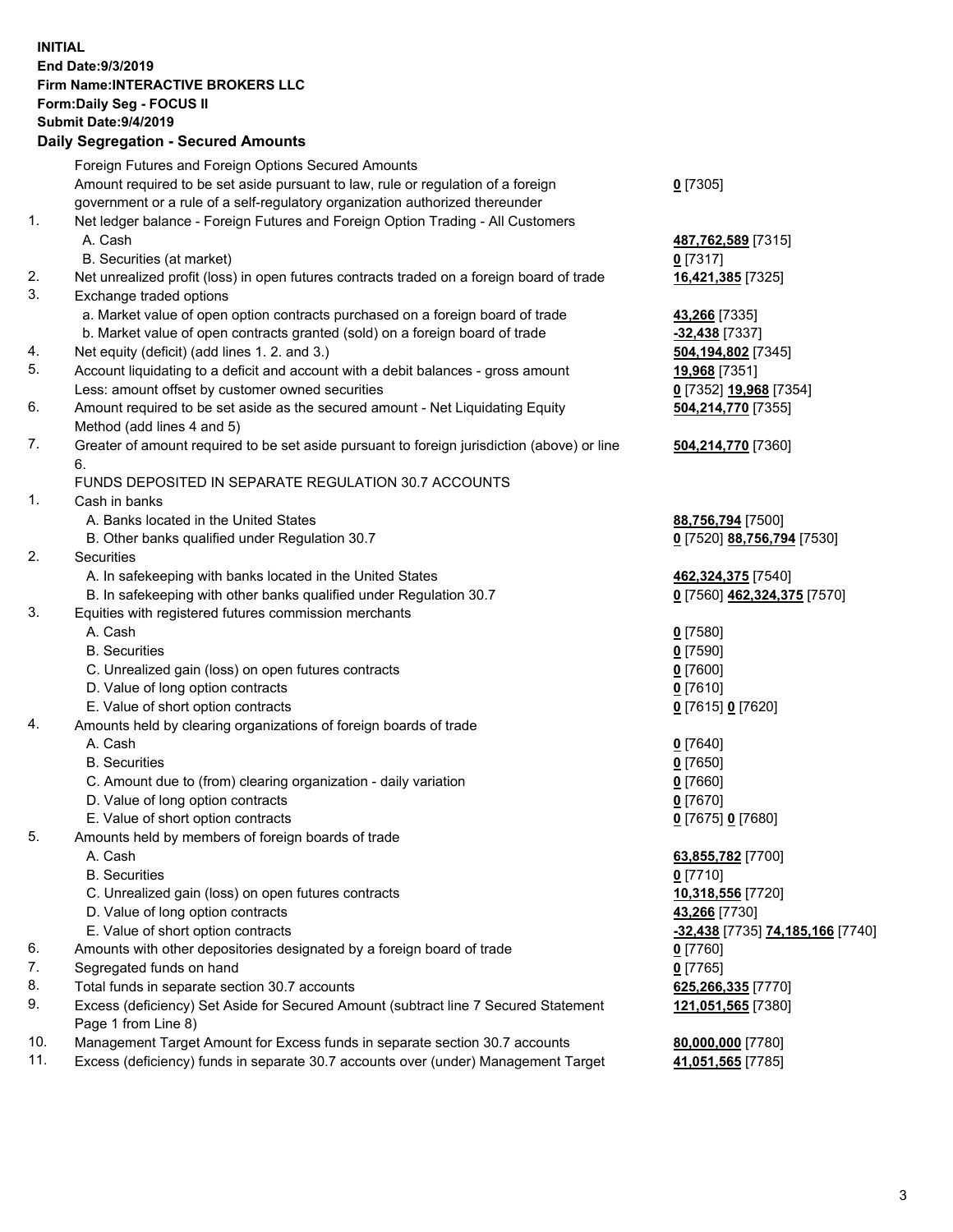**INITIAL End Date:9/3/2019 Firm Name:INTERACTIVE BROKERS LLC Form:Daily Seg - FOCUS II Submit Date:9/4/2019 Daily Segregation - Segregation Statement** SEGREGATION REQUIREMENTS(Section 4d(2) of the CEAct) 1. Net ledger balance A. Cash **4,176,979,762** [7010] B. Securities (at market) **0** [7020] 2. Net unrealized profit (loss) in open futures contracts traded on a contract market **14,137,776** [7030] 3. Exchange traded options A. Add market value of open option contracts purchased on a contract market **282,576,485** [7032] B. Deduct market value of open option contracts granted (sold) on a contract market **-265,512,749** [7033] 4. Net equity (deficit) (add lines 1, 2 and 3) **4,208,181,274** [7040] 5. Accounts liquidating to a deficit and accounts with debit balances - gross amount **1,227,393** [7045] Less: amount offset by customer securities **0** [7047] **1,227,393** [7050] 6. Amount required to be segregated (add lines 4 and 5) **4,209,408,667** [7060] FUNDS IN SEGREGATED ACCOUNTS 7. Deposited in segregated funds bank accounts A. Cash **1,055,774,481** [7070] B. Securities representing investments of customers' funds (at market) **1,987,145,005** [7080] C. Securities held for particular customers or option customers in lieu of cash (at market) **0** [7090] 8. Margins on deposit with derivatives clearing organizations of contract markets A. Cash **3,477,326** [7100] B. Securities representing investments of customers' funds (at market) **1,339,435,928** [7110] C. Securities held for particular customers or option customers in lieu of cash (at market) **0** [7120] 9. Net settlement from (to) derivatives clearing organizations of contract markets **6,624,175** [7130] 10. Exchange traded options A. Value of open long option contracts **282,695,597** [7132] B. Value of open short option contracts **-265,766,918** [7133] 11. Net equities with other FCMs A. Net liquidating equity **0** [7140] B. Securities representing investments of customers' funds (at market) **0** [7160] C. Securities held for particular customers or option customers in lieu of cash (at market) **0** [7170] 12. Segregated funds on hand **0** [7150] 13. Total amount in segregation (add lines 7 through 12) **4,409,385,594** [7180] 14. Excess (deficiency) funds in segregation (subtract line 6 from line 13) **199,976,927** [7190] 15. Management Target Amount for Excess funds in segregation **155,000,000** [7194] **44,976,927** [7198]

16. Excess (deficiency) funds in segregation over (under) Management Target Amount Excess